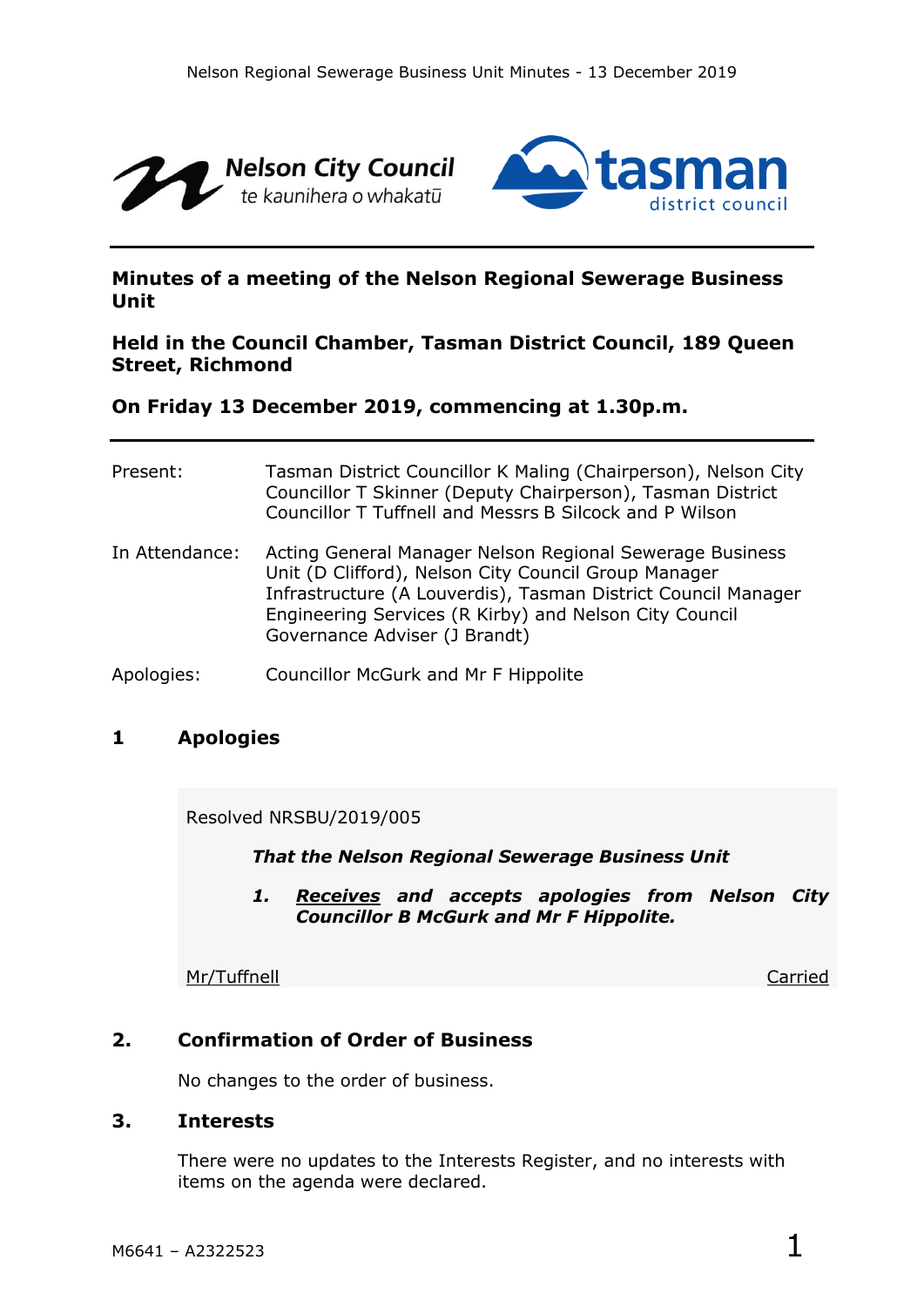## **4. Public Forum**

There was no public forum.

## **5. Confirmation of Minutes**

5.1 4 December 2019

Document number M6606, agenda pages 6 - 8 refer.

Resolved NRSBU/2019/006

#### *That the Nelson Regional Sewerage Business Unit*

*1. Confirms the minutes of the meeting of the Nelson Regional Sewerage Business Unit, held on 4 December 2019, as a true and correct record.*

Tuffnell/Mr Carried

# **6. Chairperson's Report**

There was no Chairperson's report.

## **7. Nelson Regional Sewerage Business Quarterly Report**

Document number R13692, agenda pages 9 - 42 refer.

Acting General Manager Nelson Regional Sewerage Business Unit (NRSBU), Don Clifford, presented the report and answered questions regarding operational management and odour management at Bells Island. The Board gave feedback regarding the content and presentation of information for future quarterly reports.

The Bell Island consent application and subsequent hearing was discussed. It was noted that the decision, which was expected in March 2020, may require further changes to be made to the NRSBU business plan 2020/21. It was further noted that the Councils may request changes to the plan in 2020 as part of their Annual Plan processes.

It was decided not to go ahead with the recommendation to council to adopt the plan at this time for the above reasons, and a recommendation was added to request a further revised draft to come to the board at the first NRSBU meeting in 2020.

The Board expressed its thanks to the Alliance Group, Nelson Pine Industries and the ENZA site companies for minimising effects on the wastewater treatment system by coordinating shutdown processes for their machinery over the Christmas period.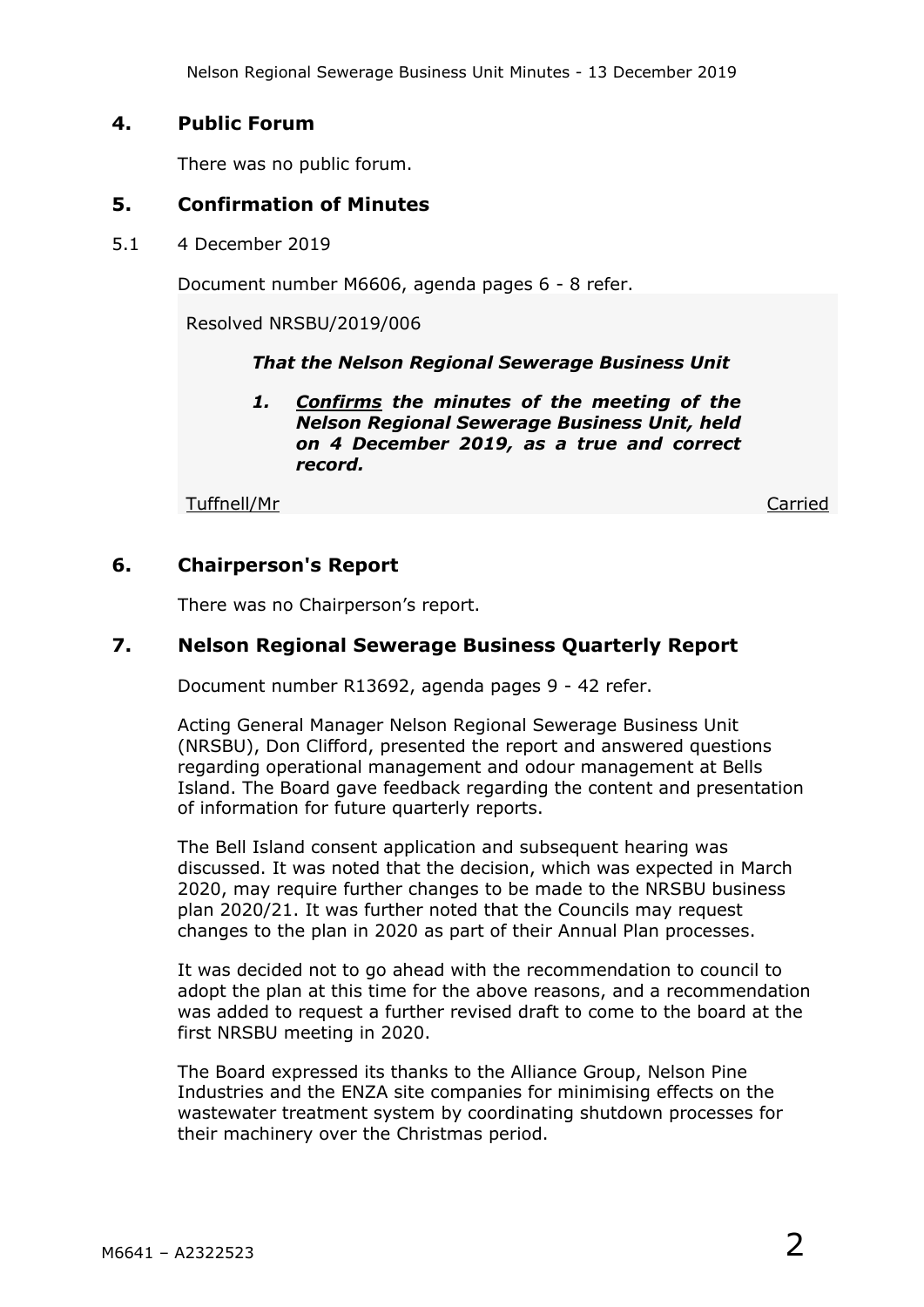Resolved NRSBU/2019/007

*That the Nelson Regional Sewerage Business Unit*

- *1. Receives the Nelson Regional Sewerage Business Quarterly Report R13692; and its attachments (A2313564 and A2314624); and*
- *2. Notes that there was no feedback from Nelson City and Tasman District Councils regarding the draft Regional Sewerage Business Unit Business Plan 2020/21; and*
- *3. Notes that the Nelson Regional Sewerage Business Unit Business Plan 2020/21 remains in draft until further consideration and adoption by the board in 2020.*

Skinner/Tuffnell Carried Carried Carried Carried Carried Carried Carried Carried Carried Carried Carried Carried

#### **8. Exclusion of the Public**

Resolved NRSBU/2019/008

#### *That the Nelson Regional Sewerage Business Unit*

- *1. Excludes the public from the following parts of the proceedings of this meeting.*
- *2. The general subject of each matter to be considered while the public is excluded, the reason for passing this resolution in relation to each matter and the specific grounds under section 48(1) of the Local Government Official Information and Meetings Act 1987 for the passing of this resolution are as follows:*

Skinner/Tuffnell Carried

| Item | <b>General subject</b><br>of each matter to<br>be considered                                                                                           | <b>Reason for passing</b><br>this resolution in<br>relation to each<br>matter                                                        | <b>Particular interests</b><br>protected (where<br>applicable)                                                                                                                                            |  |  |  |
|------|--------------------------------------------------------------------------------------------------------------------------------------------------------|--------------------------------------------------------------------------------------------------------------------------------------|-----------------------------------------------------------------------------------------------------------------------------------------------------------------------------------------------------------|--|--|--|
|      | <b>Nelson Regional</b><br><b>Sewerage</b><br><b>Business Unit</b><br><b>Meeting - Public</b><br><b>Excluded</b><br>Minutes - 4<br><b>December 2019</b> | Section $48(1)(a)$<br>The public conduct of<br>this matter would be<br>likely to result in<br>disclosure of<br>information for which | The withholding of the<br>information is necessary:<br>Section $7(2)(h)$<br>$\bullet$<br>To enable the local<br>authority to carry out,<br>without prejudice or<br>disadvantage,<br>commercial activities |  |  |  |